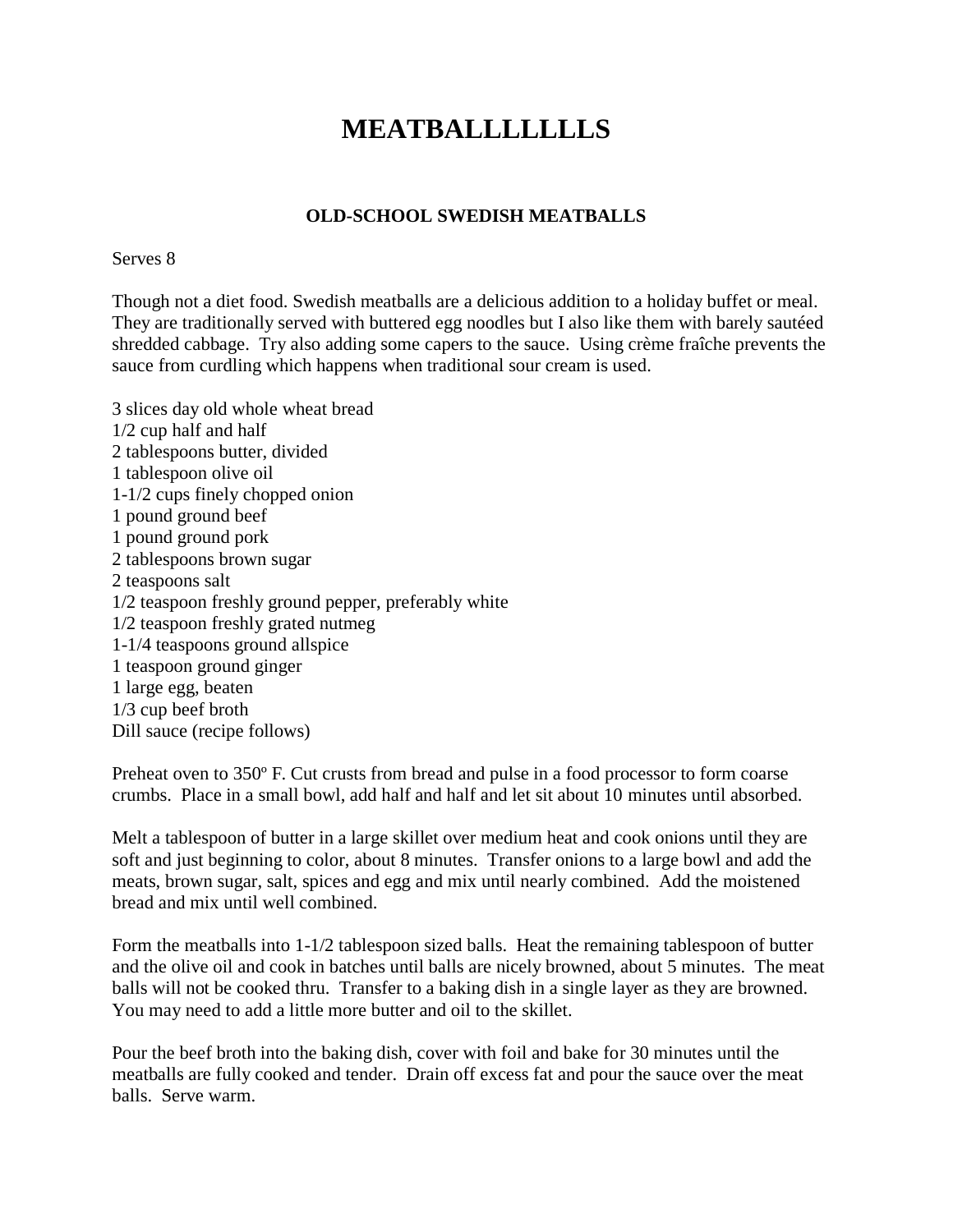Dill Sauce Makes a generous 3 cups

3 tablespoons butter 3 tablespoons flour 2-1/2 cups chicken or beef stock 1 tablespoon dry sherry 1/4 teaspoon ground cardamom 1 cup crème fraîche 2 teaspoons soy sauce 2 teaspoons or so dry dill 2 teaspoon whole grain mustard Salt and freshly ground pepper, preferably white

Melt the butter in a deep saucepan. Add the flour and whisk until combined and cook over moderate heat for 2 minutes or so to get rid of the raw flour taste.

Whisk in the stock making sure that there are no lumps and the sauce begins to thicken. Whisk in remaining ingredients, seasoning to your taste. Simmer for a few minutes to blend flavors. Can be made ahead and gently reheated.

## **LAMB MEATBALLS WITH SPICED TOMATO SAUCE**

#### Serves 4

This is an adaptation of a recipe by Suzanne Goin of A.O.C. restaurant in Los Angeles and her cookbook of the same name which I just love. Serve with pasta, rice or polenta. The lovely fruit of the 2013 Russian River Valley Pinot Noir would be delicious with this recipe.

For the meatballs: 1-1/2 cups finely diced onion 1/4 cup heavy cream 2 large egg yolks 1/2 teaspoon ground cinnamon 1 teaspoon ground cumin 1 tablespoon dried mint  $\frac{1}{2}$  teaspoon crushed red pepper flakes, or to taste 2 pounds ground lamb Kosher salt and freshly ground black pepper 1 cup fresh bread crumbs 1/4 cup chopped parsley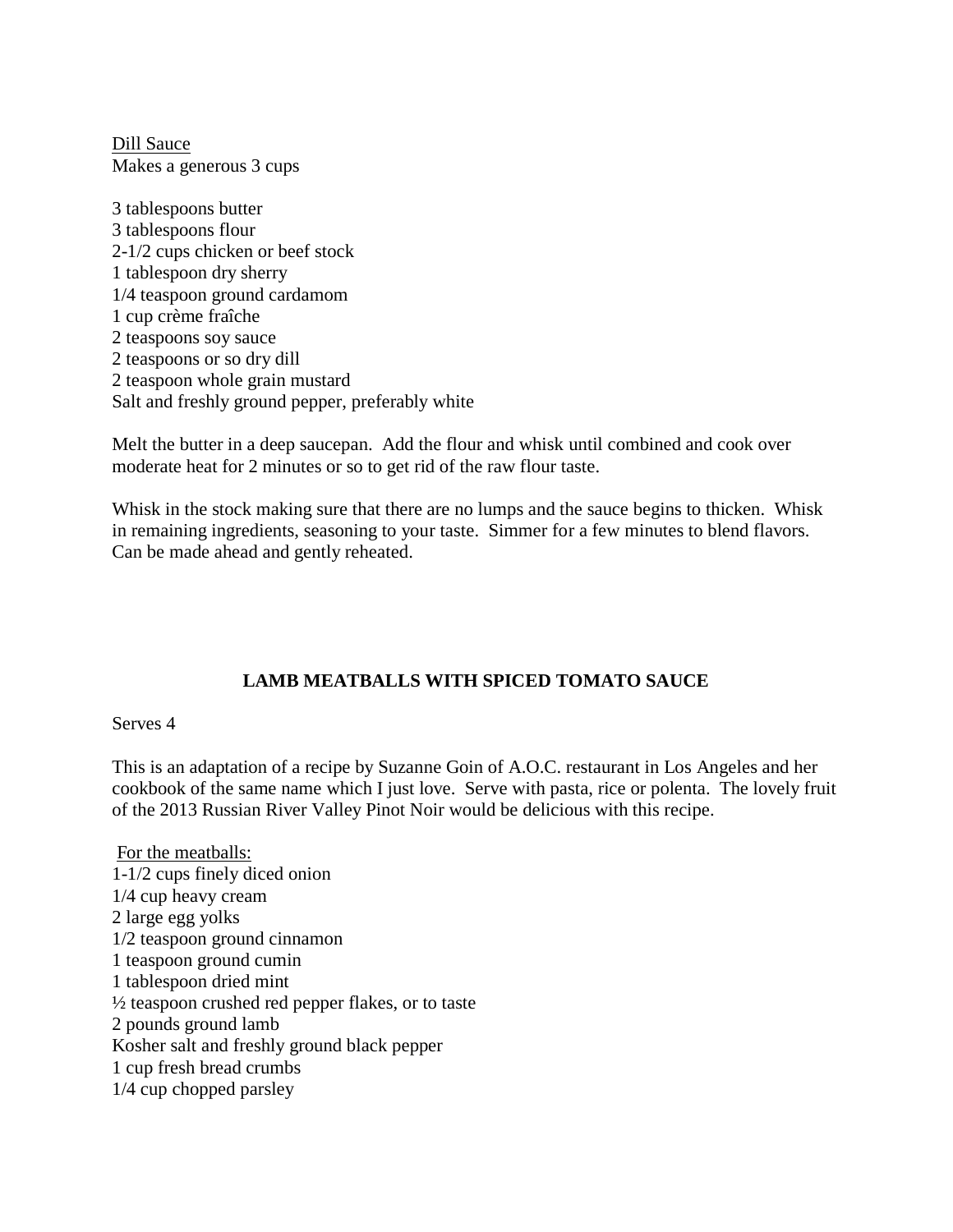Olive oil for brushing the baking sheet

For the sauce: 3 tablespoons extra-virgin olive oil 1 cup finely diced onion 2 teaspoons oregano Crushed red pepper flakes to taste 1/2 teaspoon fennel seeds 1/4 teaspoon ground cinnamon 1 28-ounce can crushed tomatoes, preferably San Marzano 1 teaspoon sugar 1/3 cup orange juice 2 teaspoons finely grated orange zest Kosher salt and freshly ground black pepper to taste

For the topping: 4 ounces feta cheese, crumbled 2 tablespoons chopped fresh mint leaves

Preheat broiler. In a large bowl, mix together the onion, cream, egg yolks, cinnamon, cumin, mint and red pepper flakes. Add lamb to the bowl, and season it well with salt and pepper. Add the bread crumbs and parsley and gently mix to combine. Take a little nubbin of the mixture and cook it to taste for seasoning. Adjust seasoning if needed. Shape the meat into balls about the size of golf balls.

Brush a rimmed baking sheet with olive oil and place the meatballs on it evenly spaced. Place beneath the broiler, and cook, turning once or twice, until the meatballs are well browned, approximately 7 minutes. Set meatballs aside and turn oven to 375 degrees.

Heat a deep saucepan over medium high heat and add the olive oil, onions, oregano, red pepper flakes, fennel seed and cinnamon and sauté until onions are translucent, about 5 minutes. Add tomatoes, sugar, orange juice and zest. Reduce heat to medium low and simmer gently for 5 - 7 minutes until nicely thickened. Season to your taste with salt and pepper.

Pour the tomato sauce into a large baking dish that you can put on the table. Transfer the meatballs to the sauce, spacing them about 1/2-inch from each other. Bake for 15 minutes or until the sauce is bubbling and the meatballs are cooked through. Top with crumbled feta and scattered mint.

## **CHICKEN AND SHRIMP MEATBALL SOUP WITH CELLOPHANE NOODLES**

Serves 6